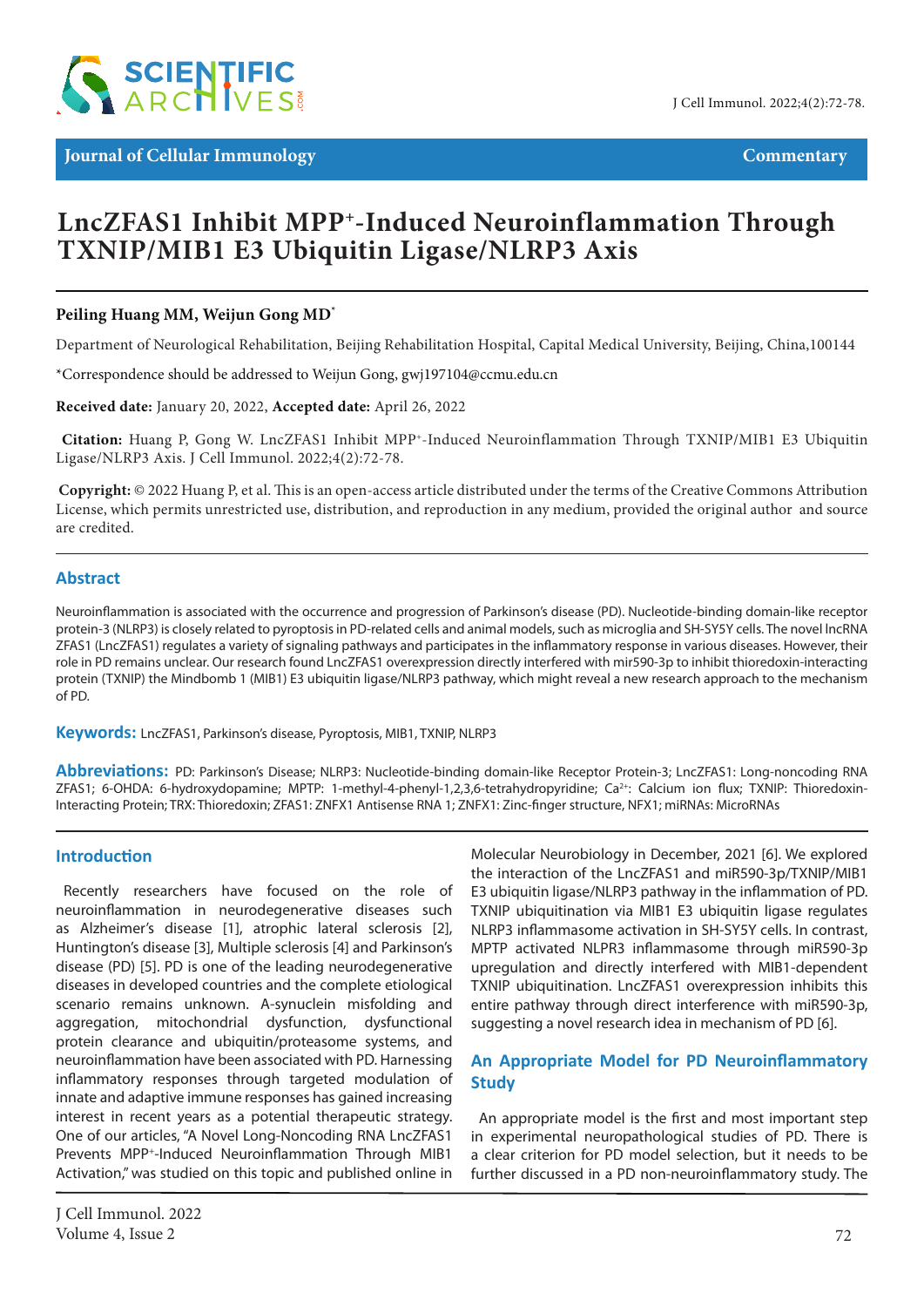PD model includes toxin-based, gene-based, and synucleinbased models [7-11]. The toxin model imitates dopaminergic neurodegeneration by injecting neurotoxins, studying oxidative stress, mitochondrial respiratory defects, and abnormal protein aggregation among the three potentially important roles in PD pathogenesis [12,13]. The injected toxins include 6-hydroxydopamine (6-OHDA), 1-methyl-4-phenyl-1,2,3,6-tetrahydropyridine (MPTP), paraquat, rotenone, and so on [14,15]. Rotenone and MPTP show little difference in their ability to use and inhibit the respiratory chain in animals [16]. However, only MPTP has a clear association with the onset of human PD; in other words, human exposure to MPTP results in a syndrome similar to the core neurological symptoms of PD and relatively selective dopaminergic neurodegeneration [17]. In addition, animal models based on modification of the gene or synaptic nuclear protein, including mice, rats, and fruit flies, cannot obtain stable dopaminergic nerve cell degeneration (i.e., cell death). Instead, they present a variety of neuropathological changes, including neuronal atrophy, malnutrition of neurites, and astrocytic proliferation with α-synaptic nuclear protein-positive LB-like inclusions [18]. Nevertheless, dopaminergic cell neurodegeneration changes are consistent in these models; α-synaptic nuclear proteins in the neurotoxin model represented by MPTP demonstrate a higher fitting degree of human PD [19, 20]. The misfolding of proteins and dysfunction of the ubiquitinproteasome pathway, leading to the production of α-synaptic nuclear proteins, is critical to the pathogenesis of PD [21,22]. Neurotoxin-based models (particularly MPTP models) are important for elucidating the molecular cascade of cell death in dopaminergic neurons. Our study explored the TXNIP/MIB1 E3 ubiquitin ligase/NLRP3 pathway as one of the ubiquitinproteasome pathways; therefore, the adopted SH-SY5Y cell model (MPTP-induced) is appropriate. Gene expression is intact in the SH-SY5Y genome of major PD pathways, such as ROS metabolic columns, ubiquitin-proteasome system, dopamine metabolism, calcium signaling, mitochondria, and glycolysis [23]. Retinoic acid is often used to make SH-SY5Y cells morphologically similar to mature primary neurons and present a dopaminergic phenotype in PD [24-26]. Furthermore, SH-SY5Y cells have the advantages of highthroughput screening capacity of high proliferation cell lines, availability of clonal cells, and avoidance of ethical problems caused by human primary neural cell culture [27].

# **The Role of NLRP3 in PD Neuroimmunology**

Neuroinflammation-mediated pyroptosis in PD neurological cells has been extensively studied [8,29,30]. Pyroptosis of NLRP3 activation in primary microglial cells is the core of PD progression in an MPTP-induced mouse model [31- 35]. NLRP3 is an inflammatory complex mainly present in microglia and contains a caspase activation recruitment domain and caspase-1, which promotes the secretion of IL-1/ IL-18 and induces pyroptosis to destroy microglia to further

release IL-1 [36-38]. Our results showed that SH-SY5Y cells generated and activated NLRP3 to induce cellular pyroptosis [6], revealing the role of NLRP3 and cells other than microglia in the neuroinflammatory response in PD. Besides, NLRP3 inflammasome activation may aggravate dopaminergic neuronal loss in Parkinson's disease [39]. There is a link between the aggregation of α-synuclein, increased mitochondrial ROS, and cathepsin B release with the activation of microglial NLRP3 inflammation-mediated pyroptotic cell death of dopaminergic neurons in the substantia nigra[40]. Mitochondrial generation of ROS, mitophagy, loss of function of dopaminergic receptors, and lncRNA, are frequently connect with microglial NLRP3 inflammasome activation [41]. Activators with different biological activities and molecular structures can activate NLRP3, indicating that NLRP3 is activated by common cellular events rather than by physical interactions [42-46]. Common activators induce cell stress, and NLRP3 senses these cell pressures. However, it remains unclear how NLRP3 senses cell stress and which pathways induce climax in the process of NLRP3 activation and inflammatory body formation [47,48]. Multiple upstream signals are involved in these processes, including  $K^+$  or Cl efflux [49], calcium ion flux (Ca<sup>2+</sup>) [50], lysosomal destruction [51], mitochondrial dysfunction [52], metabolic changes [53] and trans-Golgi disassembly [54]. Thioredoxin-interacting protein (TXNIP), an endogenous inhibitor of the thioredoxin (TRX) system, is associated with importin-α, Jab1, E3 ubiquitin ligase ITCH, Mybbp1a, and NLRP3 [55]. TXNIP expression was increased and TXNIP knockdown by siRNA weakened the NLRP3 inflammasome activation response in αSynagg-stimulated mouse microglial cells, suggesting that TXNIP plays a nodal role in PD inflammation [56]. A TXNIP centered inflammasome regulation mechanism has not yet been reported. In our study, NLPR3 activation, ASC recruitment, caspase-1 cleavage, and IL-1 release were found to be dependent on TXNIP/TRX1 interaction. Increased TXNIP ubiquitination by MIB1 E3 ubiquitin ligase can regulate NLRP3 inflammasome activation in SH-SY5Y cell [6]. In the above chapter, we mention innate immunity and adaptive immunity. Microglia, the core of the innate immune network, secrete both anti- and proinflammatory cytokines and chemokines together with other factors that regulate not only adaptive immunity, but also neural function and neural homeostasis [28]. In PD, a- synuclein is associated with activated microglia and dopaminergic neuronal death. During disease, dopaminergic neurons accumulate α-synuclein together with other misfolded proteins (intracellular Lewy body). On injury or death, neurons release these proteins to the surrounding neuroenvironment and the modified proteins find their way to the peripheral lymphatic system. In our study, SH-SY5Y cell model (MPTP-induced) was used to simulate the partial process of dopamine neurons immune injury. Microglia was not involved in this process, which show certain value to understand the role of other cells in innate and adaptive immune responses.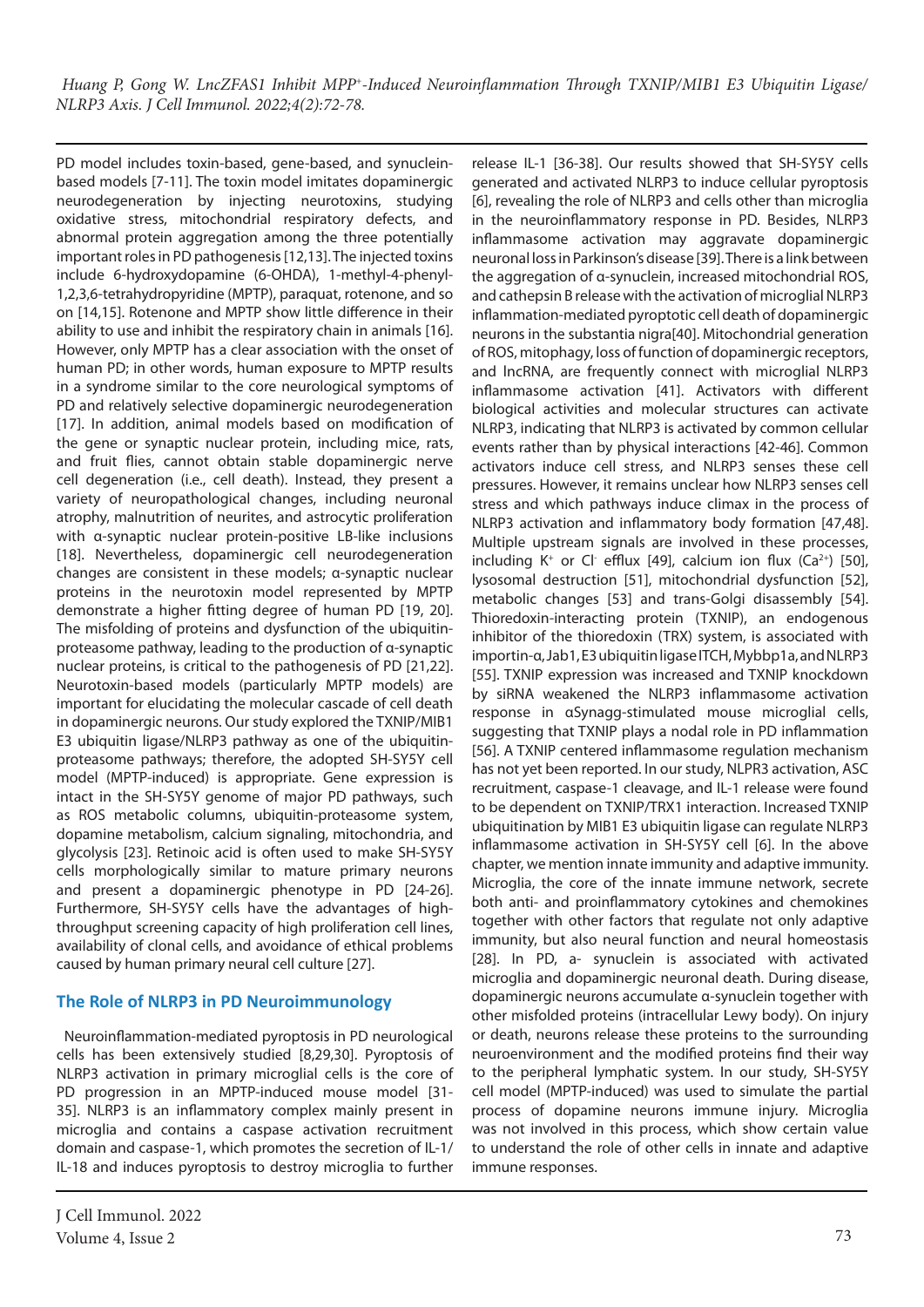

# **Interaction between lncRNA ZFAS1 and miRNAs in PD Neuroimmunology**

ZNFX1 antisense RNA 1 (ZFAS1) is transcribed from the antisense direction of the zinc-finger structure NFX1 (ZNFX1), located on chromosome 20q13 [29]. LncZFAS1 has 14 transcripts created through alternative splicing ([http://](http://asia.ensembl.org/Homo_sapiens/Gene/Summary?g=ENSG00000177410;r=20:49278178%E2%80%9349299600) [asia.ensembl.org/Homo\\_sapiens/Gene/Summary?g=](http://asia.ensembl.org/Homo_sapiens/Gene/Summary?g=ENSG00000177410;r=20:49278178%E2%80%9349299600)  [ENSG00000177410; r = 20:49278178–49299600\)](http://asia.ensembl.org/Homo_sapiens/Gene/Summary?g=ENSG00000177410;r=20:49278178%E2%80%9349299600). NR\_003604.3, NR\_036658.2, NR\_003606.3, NR\_003605.2 and NR\_036659.2 transcripts are 1008, 946, 860, 689 and 504 nucleotides length, respectively [57]. LncZFAS1 is considered as an oncogene in almost all types of cancers, and therefore it is possible to forecast the clinical outcome of patients with different neoplasms by using expression amounts of ZFAS1 [57]. What's more, lncZFAS1 is involved in inflammatory response processes in a variety of diseases, such as rheumatoid arthritis [58], acute lung injury [59], sepsis [60] and atherosclerosis [61]. ZFAS1 silencing has decreased proliferation, inflammation, autophagy, and enhanced apoptosis via miR-2682–5p/ ADAMTS9 axis in fibroblast-like synoviocytes of rheumatoid

arthritis patients [58]. ZFAS1 up-regulation has increased inflammatory responses and hindered cholesterol effluence through sponging miR-654–3p and increasing ADAM10 and RAB22A expressions in the cell line model of atherosclerosis [61]. Inhibition of lncRNA ZFAS1 expression promotes the recovery of neurological function in traumatic brain injury [62]. Silencing of lncRNA ZFAS1, activation of the PI3K/AKT pathway, and increased expression of miR-421 regulate apoptosis and autophagy in epilepsy-related hippocampal neurons [63]. High expression of lncRNA ZFAS1 is associated with low levels of CRP, TNF-α, IL-1, and IL-6 in acute stroke patients [64], possibly because lncRNA ZFAS1 reduces miR-582 expression and upregulates nitric oxide synthase 3 expression to reduce pro-inflammatory cytokine production, thereby reducing inflammation in patients with acute brain stroke [65]. The relationship between LncZFAS1 and the NLRP3 inflammasome requires further investigation. MicroRNAs (miRNAs) target immune transcripts to fine-tune gene expression and turn on negative feedback loops, which help limit co-stimulation, set precise cellular activation thresholds, curtail inflammation, and control lymphocyte growth [66,67]. In a sepsis model,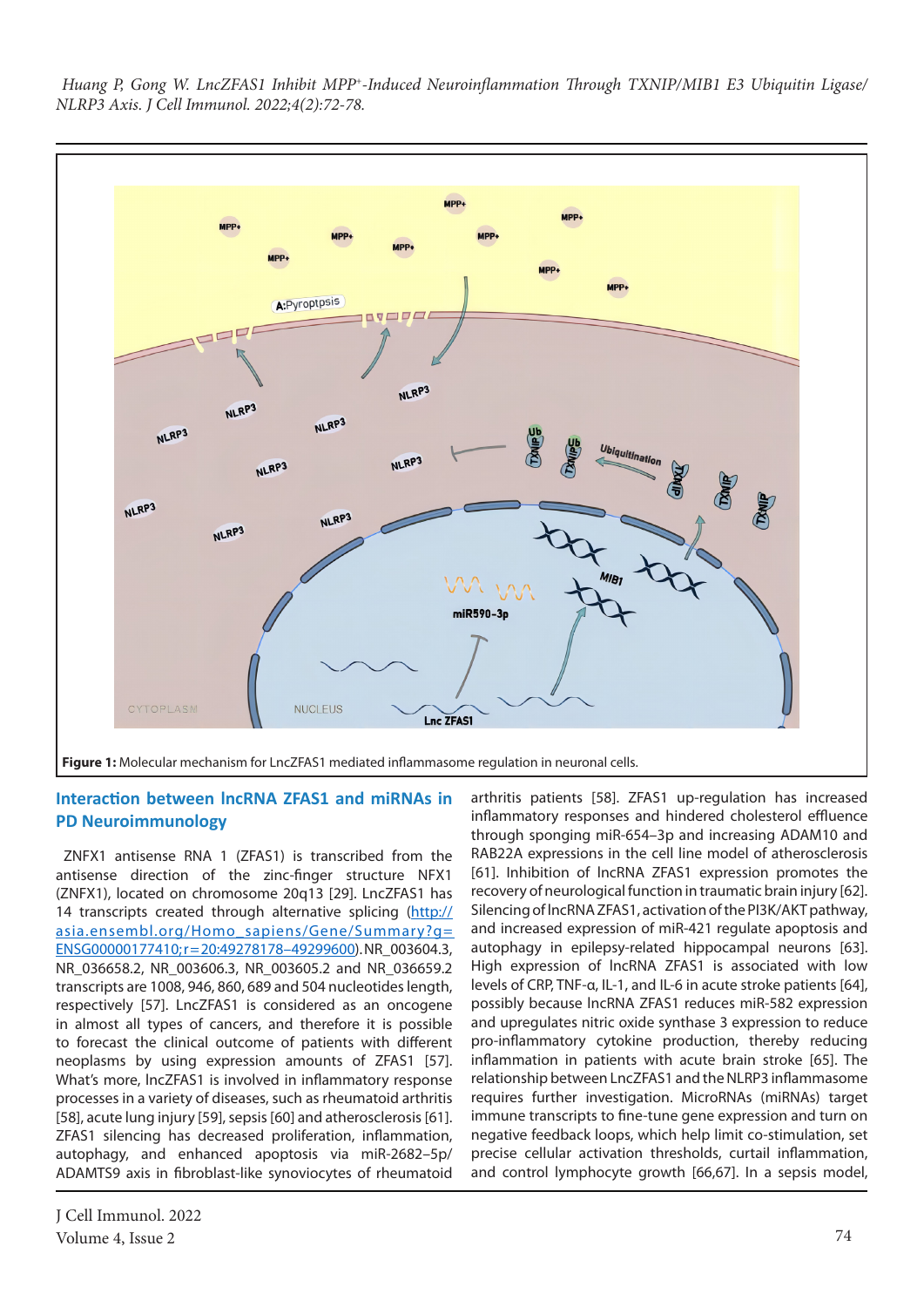LncZFAS1 aggravates sepsis-induced progression of cardiac insufficiency by targeting miR-590-3p/NLRP3-mediated autophagy and pyroptosis [68]. Thus, we hypothesized that LncZFAS1 might regulate inflammasome activation and pyroptosis during Parkinson's disease. E3 ubiquitin ligases act as the effectors of ubiquitination, a posttranslational modification characterized by the attachment of ubiquitin to a target protein. Modification cause protein rapid degradation by the proteasome or altering its localization or binding partners. As a member of the RING family of E3 ligases, MIB1 plays an important role in various biological processes by mediating the degradation of the different substrates. At the N terminus of MIB1 are two substratebinding domains termed MZM (Mib-Herc2/ZZ Zinc Finger/ Mib-Herc2) and REP (consisting of two Mib-repeat domains) that are cumulatively designated the "MIB" domain and which serve as the primary determinants of target specificity. These domains then connect via a series of ankyrin repeats to a C terminus comprised of three RING finger domains [69]. MIB1 expression was increased in pancreatic carcinoma tissues and MIB1 overexpression reinforced the proliferative and invasive capacity through the ubiquitin-proteasome pathway [70]. Seo et al. [71] found that MIB1 was responsible for the proteasomal degradation-dependent regulation of α-actinin 3 in skeletal muscle maintenance. Recently, Qin et al. reported that MIB1 overexpression relieved apoptosis and inflammation of cardiac microvascular endothelial cells during coronary microvascular dysfunction by targeting the ASK1/p38 pathway [72]. In agreement with the hypothesis, lncZFAS1 overexpression directly interfered with mir590-3p to inhibit TXNIP the MIB1 E3 ubiquitin ligase/NLRP3 pathway [6]. Finally, we consider that LncZFAS1 can be used as an important regulatory target for neuroinflammatory pathways in PD.

# **Conclusion**

In conclusion, LncZFAS1 is involved in inflammation and pyroptosis in PD through the TXNIP/MIB1 E3 ubiquitin ligase/ NLRP3 axis. This study revealed the potential beneficial role of lncZFAS1 in the progression of PD, which might serve as a new research approach to explore the pathogenesis of PD.

# **Funding**

This work was supported by the Natural Science Foundation of China (81972148), Beijing Municipal Science and Technology Commission Capital Clinical Feature Applied Research Project (Z181100001718205), National Key Research and Development Program of China (2018YFC0115400), and Beijing Natural Science Foundation of China (7222101).

# **Consent for Publication**

All authors whose names appear on the submission agree with the version to be published.

#### **Competing Interests**

The authors declare no competing interests.

#### **References**

1. Calsolaro V, Edison P. Neuroinflammation in Alzheimer's disease: current evidence and future directions. Alzheimer's & Dementia. 2016 Jun 1;12(6):719-32.

2. Theoharides TC, Tsilioni I. Amyotrophic lateral sclerosis, neuroinflammation, and cromolyn. Clinical Therapeutics. 2020 Mar 1;42(3):546-9.

3. Saba J, Couselo FL, Bruno J, Carniglia L, Durand D, Lasaga M, et al. Neuroinflammation in Huntington's disease: A starring role for astrocyte and microglia. Current Neuropharmacology. 2021 Nov 30.

4. das Neves SP, Sousa JC, Sousa N, Cerqueira JJ, Marques F. Altered astrocytic function in experimental neuroinflammation and multiple sclerosis. Glia. 2021 Jun;69(6):1341-68.

5. Hirsch EC, Standaert DG. Ten unsolved questions about neuroinflammation in Parkinson's disease. Movement Disorders. 2021 Jan;36(1):16-24.

6. Zhu Z, Huang P, Sun R, Li X, Li W, Gong W. A novel Long-noncoding RNA LncZFAS1 prevents MPP+-induced neuroinflammation through MIB1 activation. Molecular Neurobiology. 2022 Feb;59(2):778-99.

7. Patricio F, Juárez-Torres D, Patricio-Martínez A, Mendieta L, Pérez-Severiano F, Montes S, et al. The C-terminal domain of the heavy chain of tetanus toxin prevents the oxidative and nitrosative stress induced by acute toxicity of 1-methyl-4-phenylpyridinium, a rat model of Parkinson's disease. Neuroscience Research. 2022 Jan 1;174:36-45.

8. Mangano EN, Peters S, Litteljohn D, So R, Bethune C, Bobyn J, et al. Granulocyte macrophage-colony stimulating factor protects against substantia nigra dopaminergic cell loss in an environmental toxin model of Parkinson's disease. Neurobiology of Disease. 2011 Jul 1;43(1):99-112.

9. Han J, Kim SJ, Ryu MJ, Jang Y, Lee MJ, Ju X, et al. Chloramphenicol Mitigates Oxidative Stress by Inhibiting Translation of Mitochondrial Complex I in Dopaminergic Neurons of Toxin-Induced Parkinson's Disease Model. Oxidative Medicine and Cellular Longevity. 2019 Aug 26;2019.

10. Kleinknecht A, Popova B, Lázaro DF, Pinho R, Valerius O, Outeiro TF, et al. C-terminal tyrosine residue modifications modulate the protective phosphorylation of serine 129 of α-synuclein in a yeast model of Parkinson's disease. PLoS Genetics. 2016 Jun 24;12(6):e1006098.

11. Popova B, Kleinknecht A, Arendarski P, Mischke J, Wang D, Braus GH. Sumoylation protects against β-synuclein toxicity in yeast. Frontiers in Molecular Neuroscience. 2018 Mar 27;11:94.

12. Chia SJ, Tan EK, Chao YX. Historical perspective: Models of Parkinson's disease. International Journal of Molecular Sciences. 2020 Jan;21(7):2464.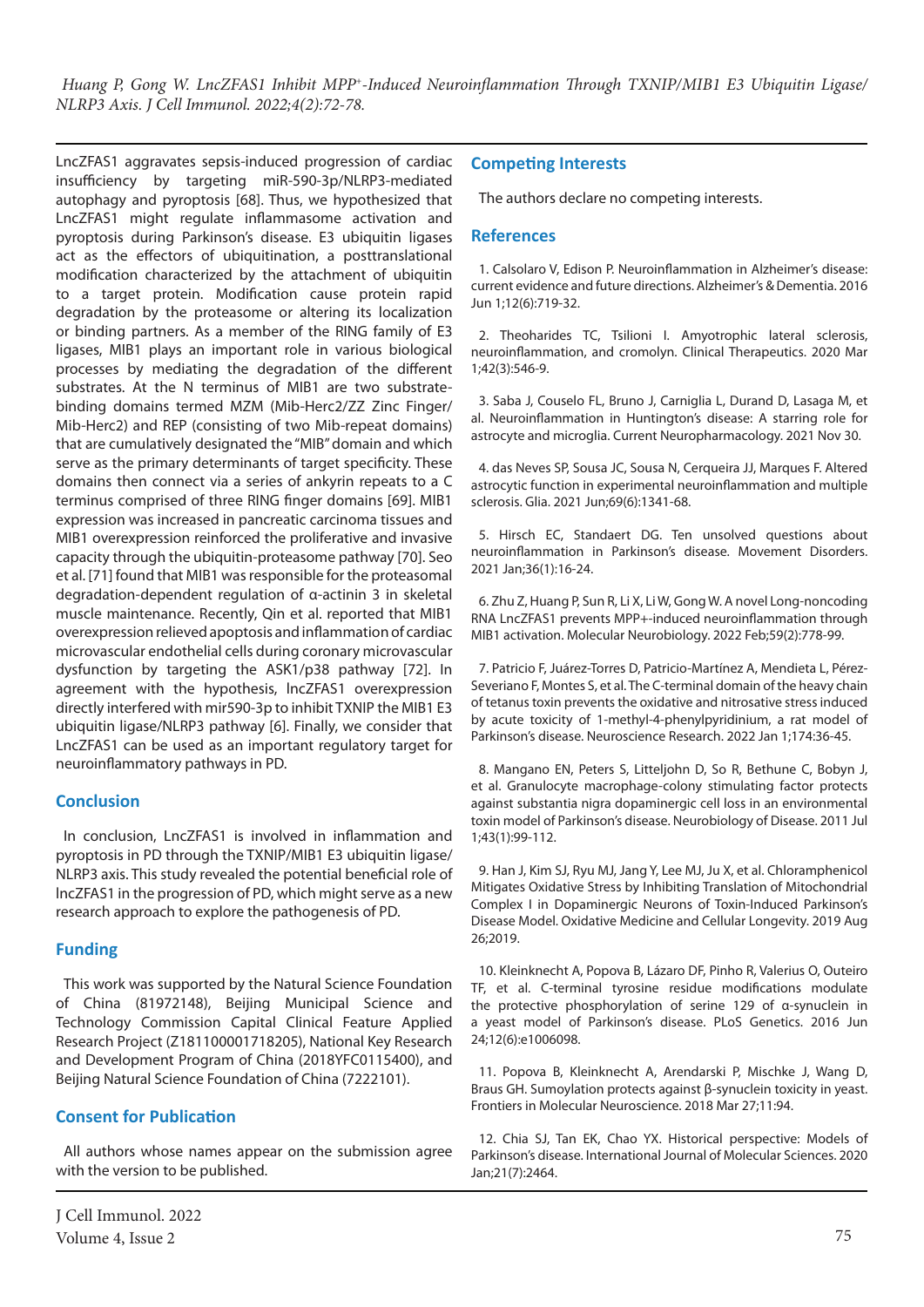13. Boronat-García A, Guerra-Crespo M, Drucker-Colín R. Historical perspective of cell transplantation in Parkinson's disease. World Journal of Transplantation. 2017 Jun 24;7(3):179.

14. Tu L, Wu ZY, Yang XL, Zhang Q, Gu R, Wang Q, et al. Neuroprotective effect and mechanism of baicalin on Parkinson's disease model induced by 6-OHDA. Neuropsychiatric Disease and Treatment. 2019;15:3615.

15. Vijayanathan Y, Lim FT, Lim SM, Long CM, Tan MP, Majeed AB, Ramasamy K. 6-OHDA-lesioned adult zebrafish as a useful Parkinson's disease model for dopaminergic neuroregeneration. Neurotoxicity Research. 2017 Oct;32(3):496-508.

16. Maegawa H, Niwa H. Generation of mitochondrial toxin rodent models of Parkinson's disease using 6-OHDA, MPTP, and rotenone. InExperimental Models of Parkinson's Disease. 2021: 95-110.

17. Hamadjida A, Frouni I, Kwan C, Huot P. Classic animal models of Parkinson's disease: A historical perspective. Behavioural Pharmacology. 2019 Jun 1;30(4):291-310.

18. Menezes R, Tenreiro S, Macedo D, Santos CN, Outeiro TF. From the baker to the bedside: yeast models of Parkinson's disease. Microbial Cell. 2015 Aug 3;2(8):262.

19. Zhang L, Zhang L, Li L, Hölscher C. Semaglutide is neuroprotective and reduces α-synuclein levels in the chronic MPTP mouse model of Parkinson's disease. Journal of Parkinson's disease. 2019 Jan 1;9(1):157-71.

20. Bazzu G, Calia G, Puggioni G, Spissu Y, Rocchitta G, Debetto P, et al. α-Synuclein-and MPTP-Generated Rodent Models of Parkinson's Disease and the Study of Extracellular Striatal Dopamine Dynamics: A Microdialysis Approach. CNS & Neurological Disorders-Drug Targets (Formerly Current Drug Targets-CNS & Neurological Disorders). 2010 Aug 1;9(4):482-90.

21. Zhu YL, Sun MF, Jia XB, Cheng K, Xu YD, Zhou ZL, et al. Neuroprotective effects of Astilbin on MPTP-induced Parkinson's disease mice: Glial reaction, α-synuclein expression and oxidative stress. International Immunopharmacology. 2019 Jan 1;66:19-27.

22. Liu J, Liu W, Li R, Yang H. Mitophagy in Parkinson's disease: from pathogenesis to treatment. Cells. 2019 Jul;8(7):712.

23. Kovalevich J, Santerre M, Langford D. Considerations for the Use of SH-SY5Y Neuroblastoma Cells in Neurobiology. InNeuronal Cell Culture 2021; 9-23.

24. Zhang T, Gygi SP, Paulo JA. Temporal proteomic profiling of SH-SY5Y differentiation with retinoic acid using FAIMS and real-time searching. Journal of Proteome Research. 2020 Oct 15;20(1):704-14.

25. Teppola H, Sarkanen JR, Jalonen TO, Linne ML. Morphological differentiation towards neuronal phenotype of SH-SY5Y neuroblastoma cells by estradiol, retinoic acid and cholesterol. Neurochemical Research. 2016 Apr;41(4):731-47.

26. Paik S, Somvanshi RK, Kumar U. Somatostatin-mediated changes in microtubule-associated proteins and retinoic acid–induced neurite outgrowth in SH-SY5Y cells. Journal of Molecular Neuroscience. 2019 May;68(1):120-34.

27. Xicoy H, Wieringa B, Martens GJ. The SH-SY5Y cell line in Parkinson's disease research: a systematic review. Molecular Neurodegeneration. 2017 Dec;12(1):1-1.

28. Mosley RL, Hutter-Saunders JA, Stone DK, Gendelman HE. Inflammation and adaptive immunity in Parkinson's disease. Cold Spring Harbor perspectives in medicine. 2012 Jan 1;2(1):a009381.

29. Askarian-Amiri ME, Crawford J, French JD, Smart CE, Smith MA, Clark MB, et al. SNORD-host RNA Zfas1 is a regulator of mammary development and a potential marker for breast cancer. RNA. 2011 May 1;17(5):878-91.

30. Saijo K, Glass CK. Microglial cell origin and phenotypes in health and disease. Nature Reviews Immunology. 2011 Nov;11(11):775-87.

31. Lee E, Hwang I, Park S, Hong S, Hwang B, Cho Y, et al. MPTP-driven NLRP3 inflammasome activation in microglia plays a central role in dopaminergic neurodegeneration. Cell Death & Differentiation. 2019 Feb;26(2):213-28.

32. Qin Y, Qiu J, Wang P, Liu J, Zhao Y, Jiang F, Lou H. Impaired autophagy in microglia aggravates dopaminergic neurodegeneration by regulating NLRP3 inflammasome activation in experimental models of Parkinson's disease. Brain, behavior, and immunity. 2021 Jan 1;91:324-38.

33. Wang K, Lu C, Wang T, Qiao C, Lu L, Wu D, et al. Hyperoside suppresses NLRP3 inflammasome in Parkinson's disease via Pituitary Adenylate Cyclase-Activating Polypeptide. Neurochemistry International. 2022 Jan 1;152:105254.

34. de Araújo FM, Cuenca-Bermejo L, Fernández-Villalba E, Costa SL, Silva VD, Herrero MT. Role of microgliosis and NLRP3 inflammasome in Parkinson's disease pathogenesis and therapy. Cellular and Molecular Neurobiology. 2021 Jan 2:1-8.

35. Yan YQ, Fang Y, Zheng R, Pu JL, Zhang BR. NLRP3 Inflammasomes in Parkinson's disease and their Regulation by Parkin. Neuroscience. 2020 Oct 15;446:323-34.

36. Wang S, Yuan YH, Chen NH, Wang HB. The mechanisms of NLRP3 inflammasome/pyroptosis activation and their role in Parkinson's disease. International Immunopharmacology. 2019 Feb 1;67:458-64.

37. Mao Z, Liu C, Ji S, Yang Q, Ye H, Han H, et al. The NLRP3 inflammasome is involved in the pathogenesis of Parkinson's disease in rats. Neurochemical Research. 2017 Apr;42(4):1104-15.

38. Panicker N, Kanthasamy A, Kanthasamy AG. Fyn amplifies NLRP3 inflammasome signaling in Parkinson's disease. Aging (Albany NY). 2019 Aug 31;11(16):5871.

39. Wang S, Yuan YH, Chen NH, Wang HB. The mechanisms of NLRP3 inflammasome/pyroptosis activation and their role in Parkinson's disease. International Immunopharmacology. 2019 Feb 1;67:458-64.

40. Sarkar S, Malovic E, Harishchandra DS, Ghaisas S, Panicker N, Charli A, et al. Mitochondrial impairment in microglia amplifies NLRP3 inflammasome proinflammatory signaling in cell culture and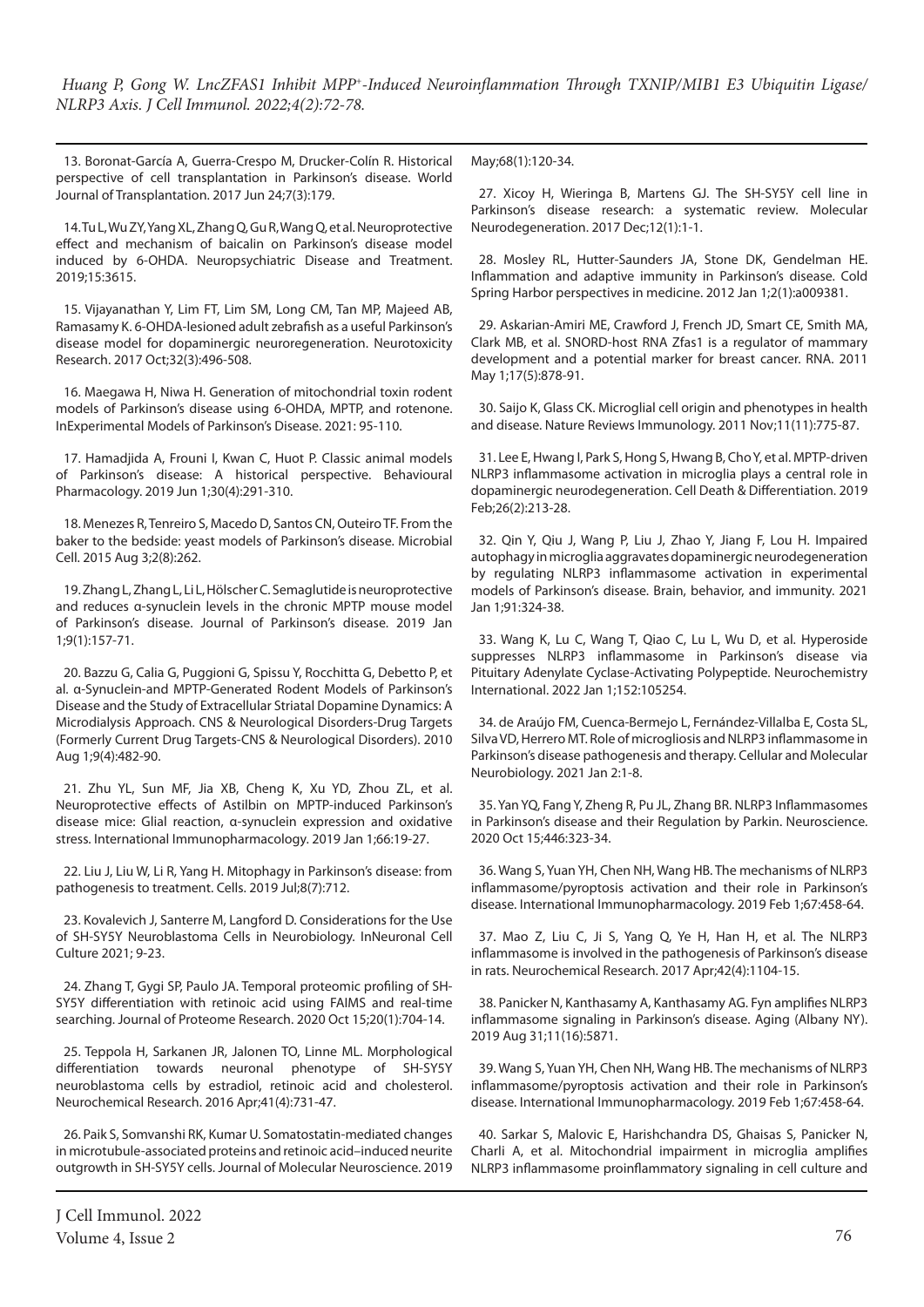animal models of Parkinson's disease. npj Parkinson's Disease. 2017 Oct 17;3(1):1-5.

41. von Herrmann KM, Salas LA, Martinez EM, Young AL, Howard JM, Feldman MS, et al. NLRP3 expression in mesencephalic neurons and characterization of a rare NLRP3 polymorphism associated with decreased risk of Parkinson's disease. NPJ Parkinson's disease. 2018 Aug 15;4(1):1-9.

42. Liu Q, Zhang D, Hu D, Zhou X, Zhou Y. The role of mitochondria in NLRP3 inflammasome activation. Molecular Immunology. 2018 Nov 1;103:115-24.

43. He Y, Hara H, Núñez G. Mechanism and regulation of NLRP3 inflammasome activation. Trends in Biochemical Sciences. 2016 Dec 1;41(12):1012-21.

44. Li Y, Yang G, Yang X, Wang W, Zhang J, He Y, et al. Nicotinic acid inhibits NLRP3 inflammasome activation via SIRT1 in vascular endothelial cells. International Immunopharmacology. 2016 Nov 1;40:211-8.

45. Ge C, Cheng Y, Fan Y, He Y. Vincristine attenuates cardiac fibrosis through the inhibition of NLRP3 inflammasome activation. Clinical Science. 2021 Jun 11;135(11):1409-26.

46. Chen DI, Dixon BJ, Doycheva DM, Li B, Zhang Y, Hu Q, et al. IRE1α inhibition decreased TXNIP/NLRP3 inflammasome activation through miR-17-5p after neonatal hypoxic–ischemic brain injury in rats. Journal of Neuroinflammation. 2018 Dec;15(1):1-8.

47. Tang T, Gong T, Jiang W, Zhou R. GPCRs in NLRP3 inflammasome activation, regulation, and therapeutics. Trends in pharmacological sciences. 2018 Sep 1;39(9):798-811.

48. Swanson KV, Deng M, Ting JP. The NLRP3 inflammasome: molecular activation and regulation to therapeutics. Nature Reviews Immunology. 2019 Aug;19(8):477-89.

49. Di A, Xiong S, Ye Z, Malireddi RS, Kometani S, Zhong M, et al. The TWIK2 potassium efflux channel in macrophages mediates NLRP3 inflammasome-induced inflammation. Immunity. 2018 Jul 17;49(1):56-65.

50. Katsnelson MA, Rucker LG, Russo HM, Dubyak GR. K+ efflux agonists induce NLRP3 inflammasome activation independently of Ca2+ signaling. The Journal of Immunology. 2015 Apr 15;194(8):3937- 52.

51. Katsnelson MA, Lozada-Soto KM, Russo HM, Miller BA, Dubyak GR. NLRP3 inflammasome signaling is activated by low-level lysosome disruption but inhibited by extensive lysosome disruption: roles for K+ efflux and Ca2+ influx. American Journal of Physiology-Cell Physiology. 2016 Jul 1;311(1):C83-100.

52. Zhong Z, Liang S, Sanchez-Lopez E, He F, Shalapour S, Lin XJ, et al. New mitochondrial DNA synthesis enables NLRP3 inflammasome activation. Nature. 2018 Aug;560(7717):198-203.

53. Truax AD, Chen L, Tam JW, Cheng N, Guo H, Koblansky AA, et al. The inhibitory innate immune sensor NLRP12 maintains a threshold against obesity by regulating gut microbiota homeostasis. Cell Host

& Microbe. 2018 Sep 12;24(3):364-78.

54. Chen J, Chen ZJ. PtdIns4P on dispersed trans-Golgi network mediates NLRP3 inflammasome activation. Nature. 2018 Dec;564(7734):71-6.

55. Nasoohi S, Ismael S, Ishrat T. Thioredoxin-interacting protein (TXNIP) in cerebrovascular and neurodegenerative diseases: regulation and implication. Molecular Neurobiology. 2018 Oct;55(10):7900-20.

56. Samidurai M, Palanisamy BN, Carot AB, Zenitsky G, Jin H, Anantharam V, et al. PKC delta activation promotes Endoplasmic Reticulum Stress (ERS) and NLR family pyrin domain-containing 3 (NLRP3) inflammasome activation subsequent to αSynuclein-induced microglial activation: Involvement of Thioredoxin-interacting protein (TXNIP)/Thioredoxin (Trx) redoxisome pathway. Frontiers in Aging Neuroscience. 2021;13:377.

57. Ghafouri-Fard S, Kamali MJ, Abak A, Shoorei H, Taheri M. LncRNA ZFAS1: Role in tumorigenesis and other diseases. Biomedicine & Pharmacotherapy. 2021 Oct 1;142:111999.

58. Ye Y, Gao X, Yang N. LncRNA ZFAS1 promotes cell migration and invasion of fibroblast-like synoviocytes by suppression of miR-27a in rheumatoid arthritis. Human Cell. 2018 Jan;31(1):14-21.

59. Jiang Y, Zhang W. LncRNA ZFAS1 plays a role in regulating the inflammatory responses in sepsis-induced acute lung injury via mediating miR-193a-3p. Infection, Genetics and Evolution. 2021 Aug 1;92:104860.

60. An L, Yang T, Zhong Y, Yin Y, Li W, Gao H. Molecular pathways in sepsis-induced cardiomyocyte pyroptosis: Novel finding on long non-coding RNA ZFAS1/miR-138–5p/SESN2 axis. Immunology Letters. 2021 Oct 1;238:47-56.

61. Tang X, Yin R, Shi H, Wang X, Shen D, Wang X, et al. LncRNA ZFAS1 confers inflammatory responses and reduces cholesterol efflux in atherosclerosis through regulating miR-654-3p-ADAM10/RAB22A axis. International Journal of Cardiology. 2020 Sep 15;315:72-80.

62. Feng J, Zhou Z, Feng R, Zeng C, Wei M, Hong T. Silencing long non-coding RNA zinc finger antisense 1 restricts secondary cerebral edema and neuron injuries after traumatic brain injury. Neuroscience Letters. 2021 Jun 21;756:135958.

63. Hu F, Shao L, Zhang J, Zhang H, Wen A, Zhang P. Knockdown of ZFAS1 inhibits hippocampal neurons apoptosis and autophagy by activating the PI3K/AKT pathway via up-regulating miR-421 in epilepsy. Neurochemical Research. 2020 Oct;45(10):2433-41.

64. Wang G, Zhou Y, Zhong T, Song A, Xue Q. The role of blood lnc‐ZFAS1 in acute ischemic stroke: correlation with neurological impairment, inflammation, and survival profiles. Journal of clinical Laboratory Analysis. 2022 Feb;36(2):e24219.

65. Zhang Y, Zhang Y. lncRNA ZFAS1 improves neuronal injury and inhibits inflammation, oxidative stress, and apoptosis by sponging miR-582 and upregulating NOS3 expression in cerebral ischemia/ reperfusion injury. Inflammation. 2020 Aug;43(4):1337-50.